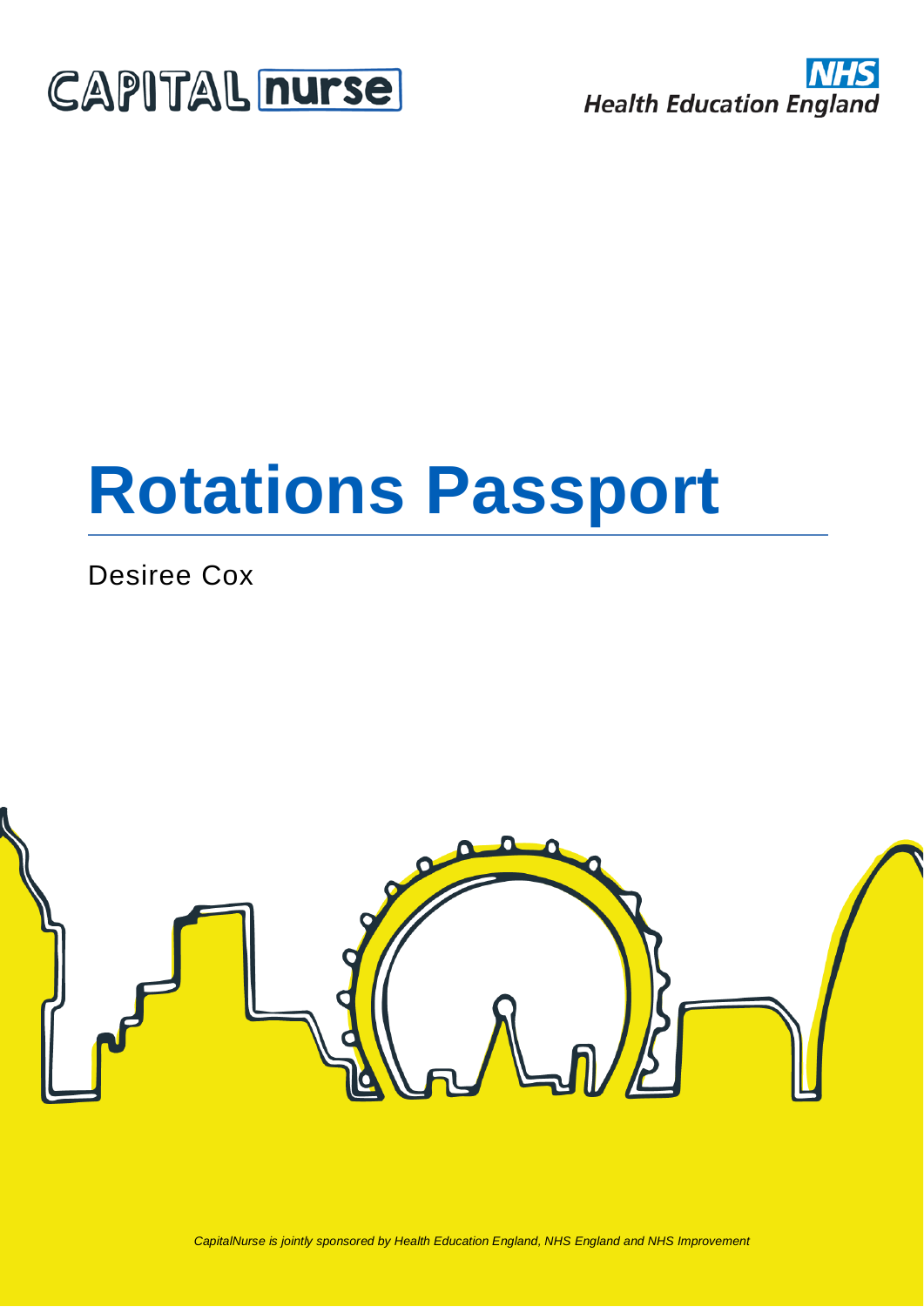## **Contents**

| The following are draft sample templates for one rotation for a rotation passport: |  |
|------------------------------------------------------------------------------------|--|
|                                                                                    |  |
|                                                                                    |  |
|                                                                                    |  |
|                                                                                    |  |



Page **2** of **7** Desiree Cox v1, Aug 2020

*CapitalNurse is jointly sponsored by Health Education England, NHS England and NHS Improvement*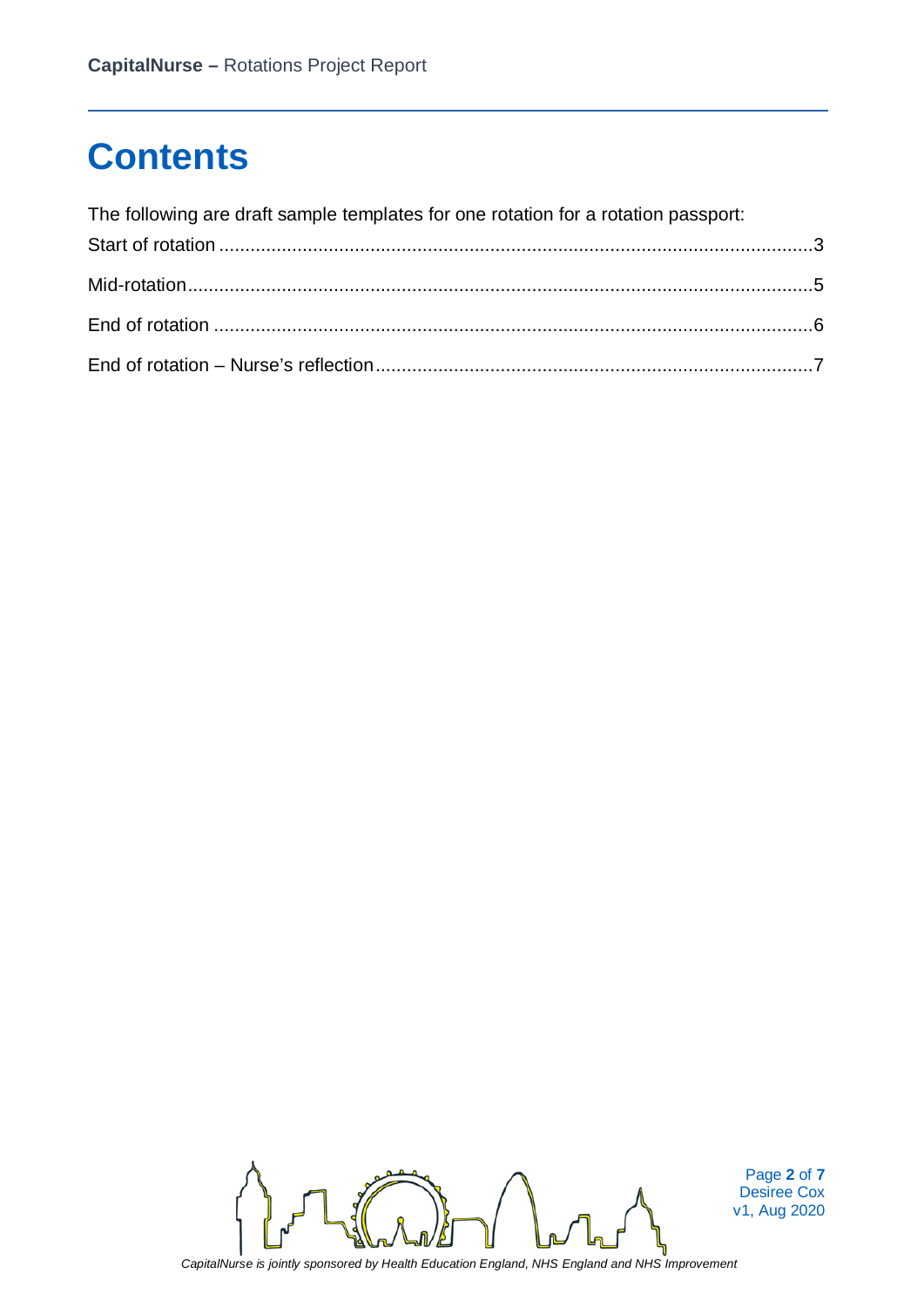## **Start of rotation**

| Name of         |
|-----------------|
| nurse:          |
| Name of         |
| manager:        |
| <b>Rotation</b> |
| area:           |
| <b>Start</b>    |
| date of         |
| rotation:       |
| <b>End date</b> |
| of              |
| rotation        |

| <b>Nurse's expectations:</b>   |  |
|--------------------------------|--|
| <b>Manager's expectations:</b> |  |



Page **3** of **7** Desiree Cox v1, Aug 2020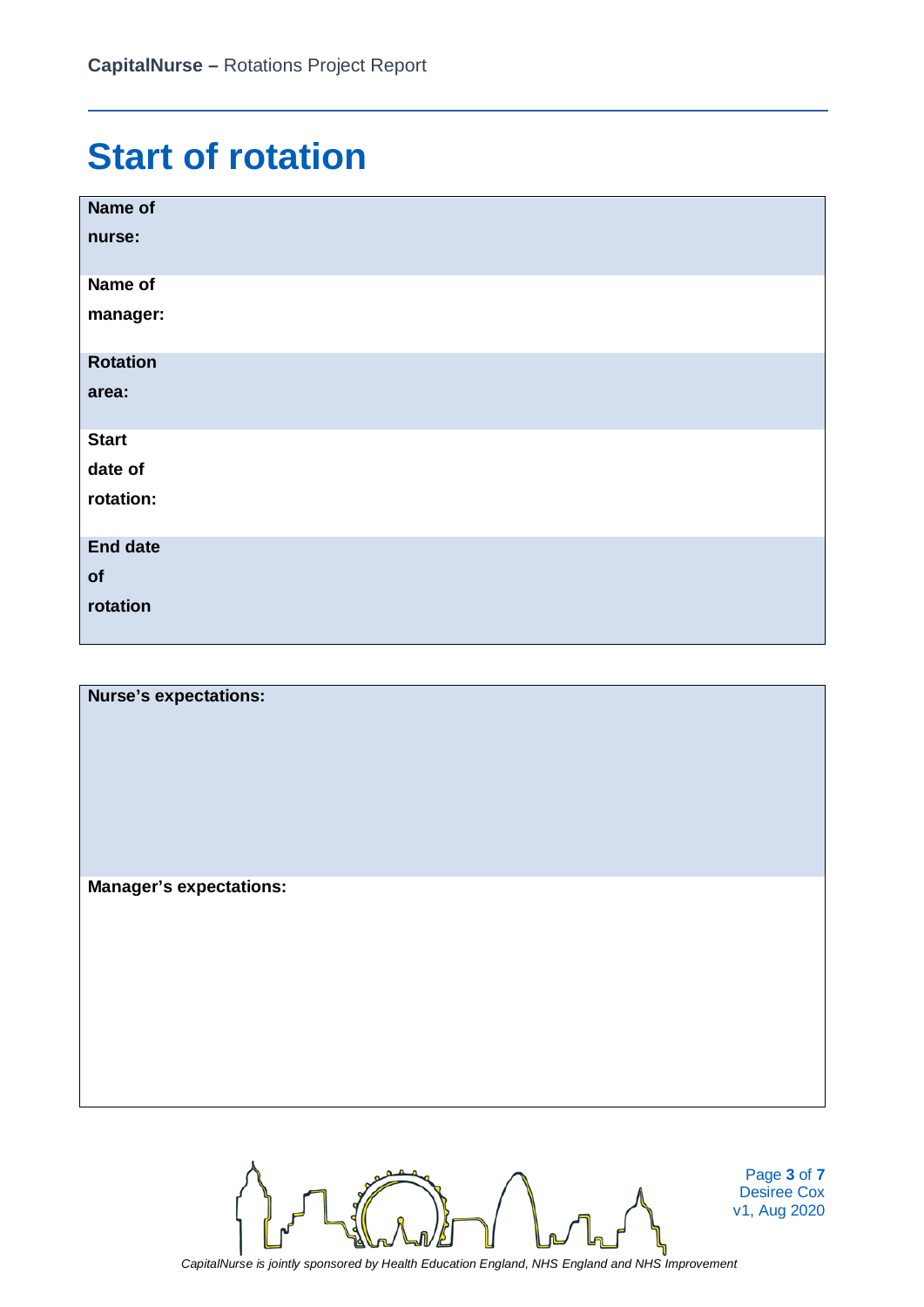**Local induction checklist:**

**Study days/e-learning planned:**

**Development plan:**

Objectives should be SMART – Specific, Measurable, Achievable, Realistic and Timebound

**Comments / Notes:**

| Nurse's          |  |
|------------------|--|
| signature:       |  |
| <b>Manager's</b> |  |
| signature:       |  |
| Date:            |  |



Page **4** of **7** Desiree Cox v1, Aug 2020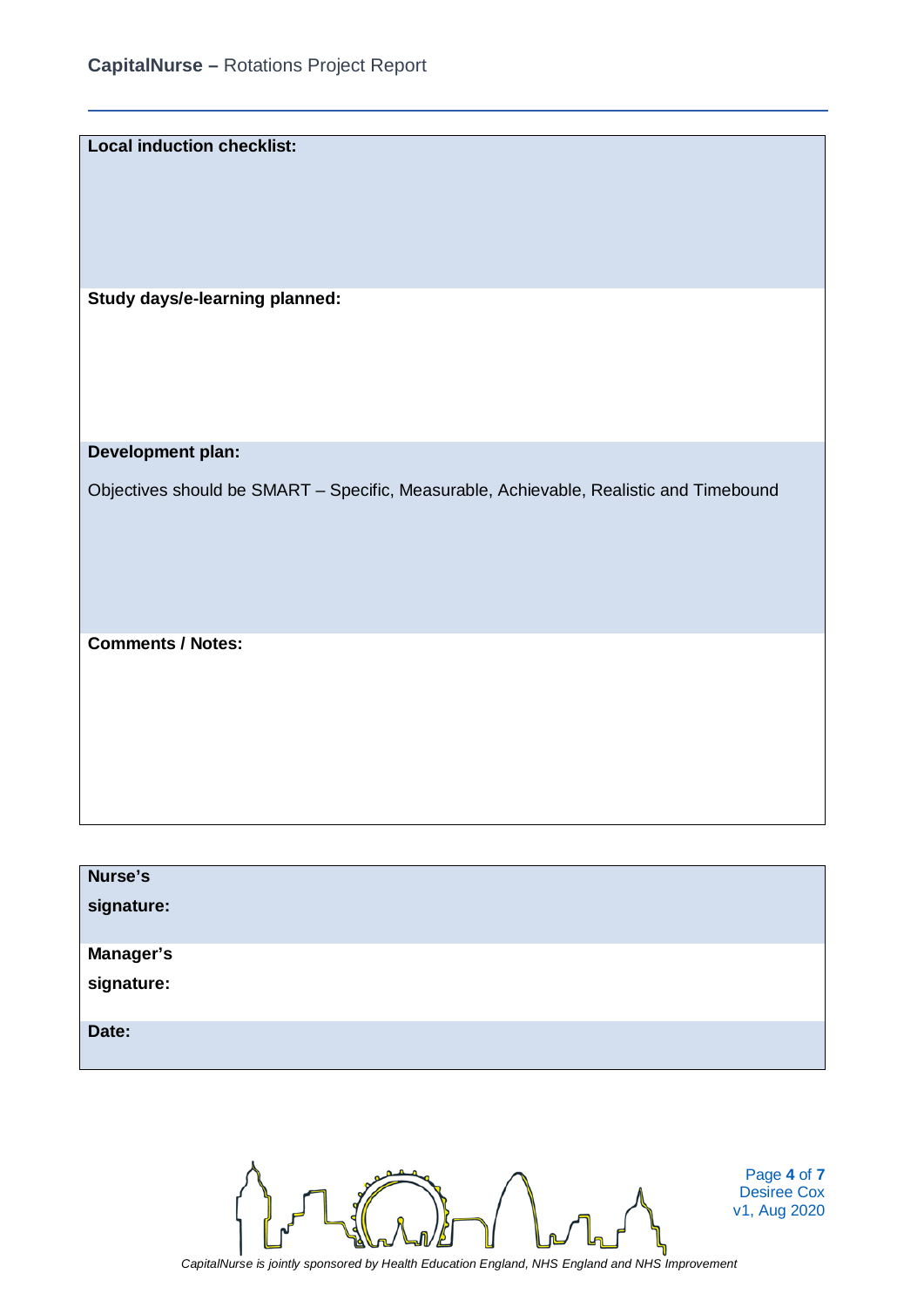#### **Mid-rotation**

| Name of nurse:        |
|-----------------------|
| Name of manager:      |
| <b>Rotation area:</b> |
| Date of review:       |

| Progress to date (Nurse's perspective):   |
|-------------------------------------------|
| Progress to date (Manager's perspective): |
| Review of development objectives:         |
| <b>Comments/Notes:</b>                    |
| Nurse's signature:                        |
| <b>Manager's signature:</b>               |
| Date:                                     |



Page **5** of **7** Desiree Cox v1, Aug 2020

*CapitalNurse is jointly sponsored by Health Education England, NHS England and NHS Improvement*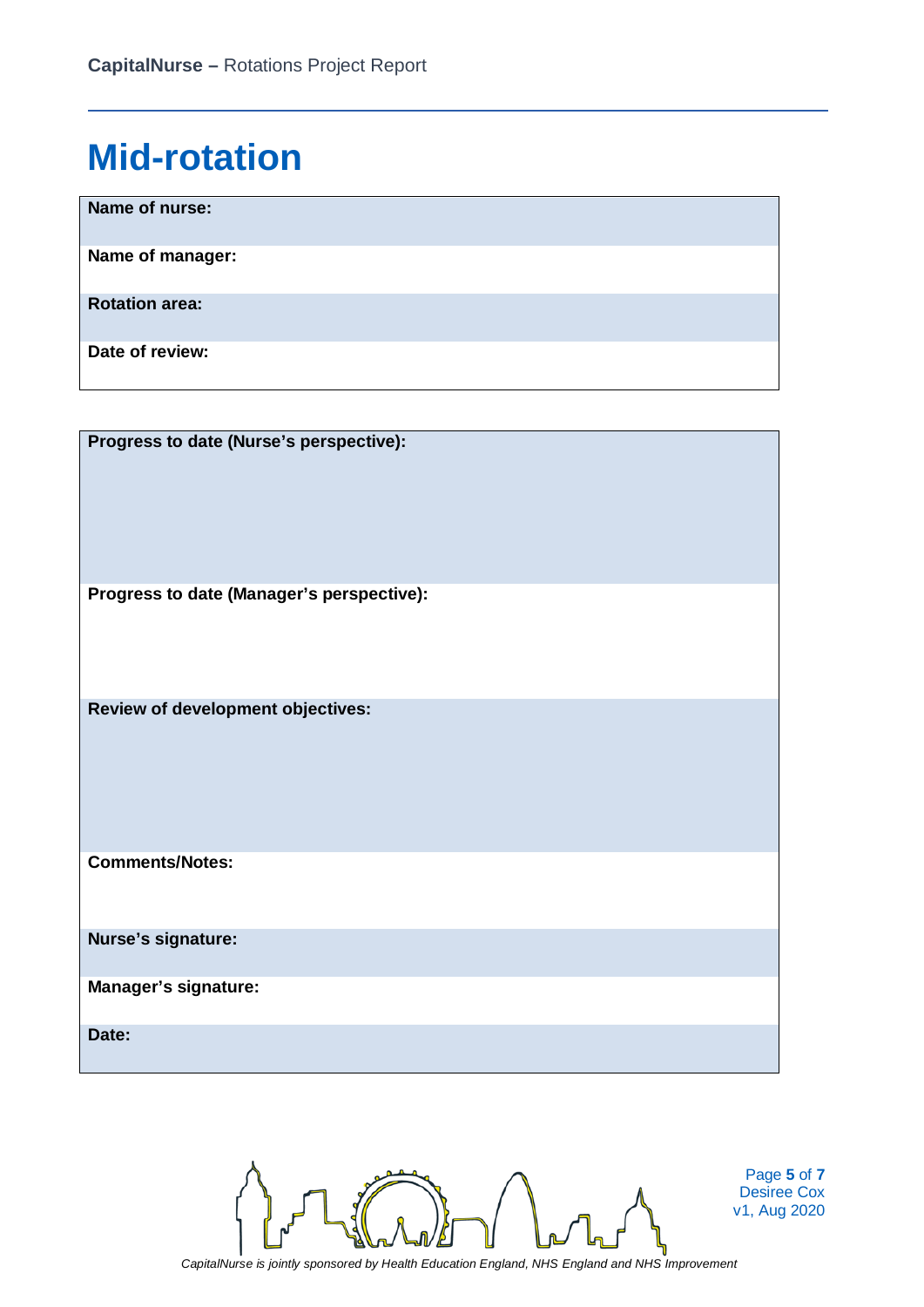## **End of rotation**

**Name of nurse:**

**Name of manager:**

**Rotation area:**

**Achievements (Nurse's perspective): Achievements (Manager's perspective):**

**Further development identified:**

**Comments/Notes:**

**Nurse's signature:**

**Manager's signature:**

**Date:**

*CapitalNurse is jointly sponsored by Health Education England, NHS England and NHS Improvement*

Page **6** of **7** Desiree Cox v1, Aug 2020